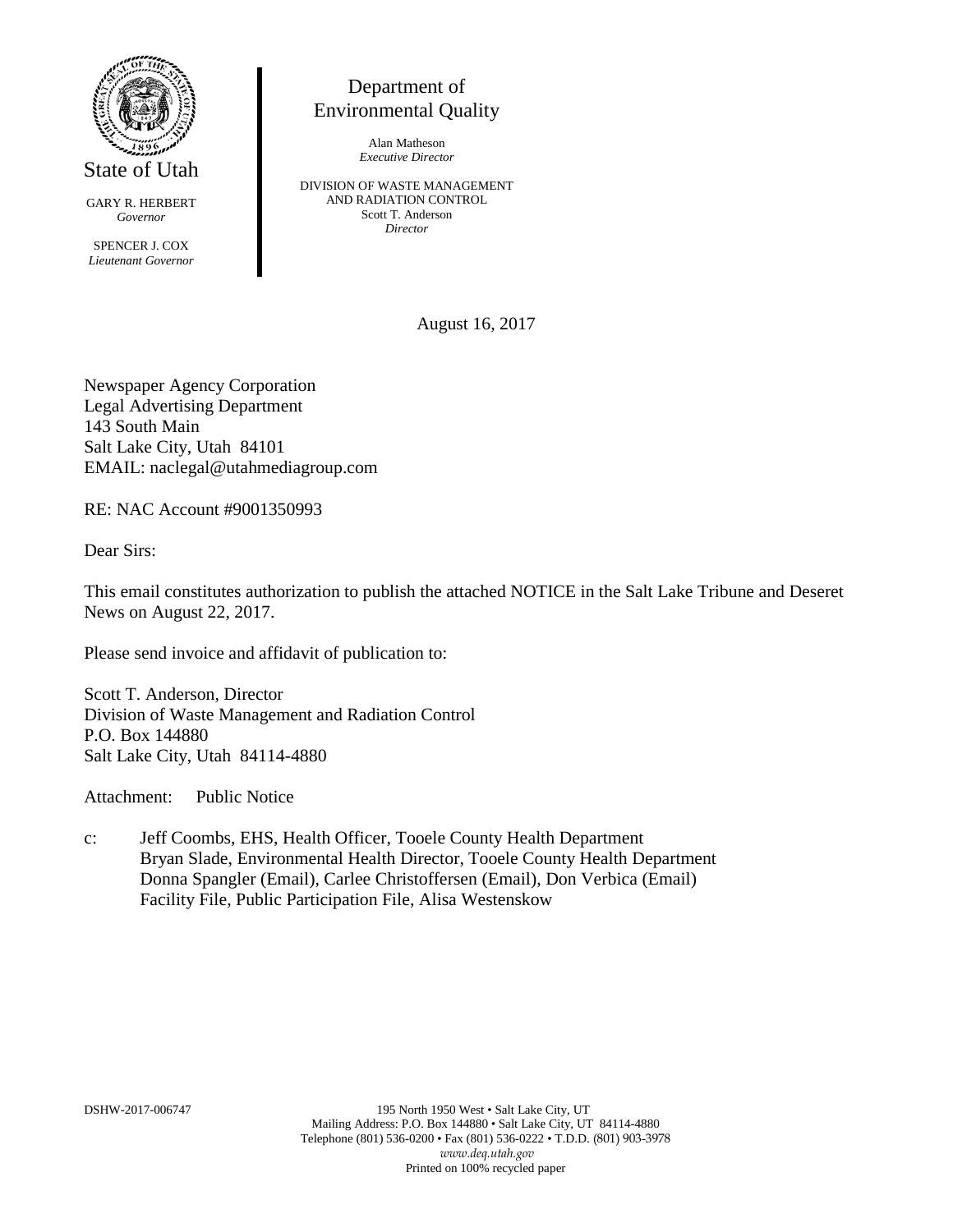

GARY R. HERBERT *Governor*

SPENCER J. COX *Lieutenant Governor*

## Department of Environmental Quality

Alan Matheson *Executive Director*

DIVISION OF WASTE MANAGEMENT AND RADIATION CONTROL Scott T. Anderson *Director*

August 16, 2017

Tooele Transcript Bulletin 58 North Main Street Tooele, UT 84074 Email: tbp@tooeletranscript.com

Dear Sirs:

This email constitutes authorization to publish the attached NOTICE in the Tooele Transcript Bulletin on August 22, 2017.

Please send invoice and affidavit of publication to:

Scott T. Anderson, Director Division of Waste Management and Radiation Control P.O. Box 144880 Salt Lake City, Utah 84114-4880

Attachment: Public Notice

c: Jeff Coombs, EHS, Health Officer, Tooele County Health Department Bryan Slade, Environmental Health Director, Tooele County Health Department Donna Spangler (Email), Carlee Christoffersen (Email), Don Verbica (Email) Facility File, Public Participation File, Alisa Westenskow

DSHW-2017-006747 195 North 1950 West • Salt Lake City, UT Mailing Address: P.O. Box 144880 • Salt Lake City, UT 84114-4880 Telephone (801) 536-0200 • Fax (801) 536-0222 • T.D.D. (801) 903-3978 *www.deq.utah.gov* Printed on 100% recycled paper